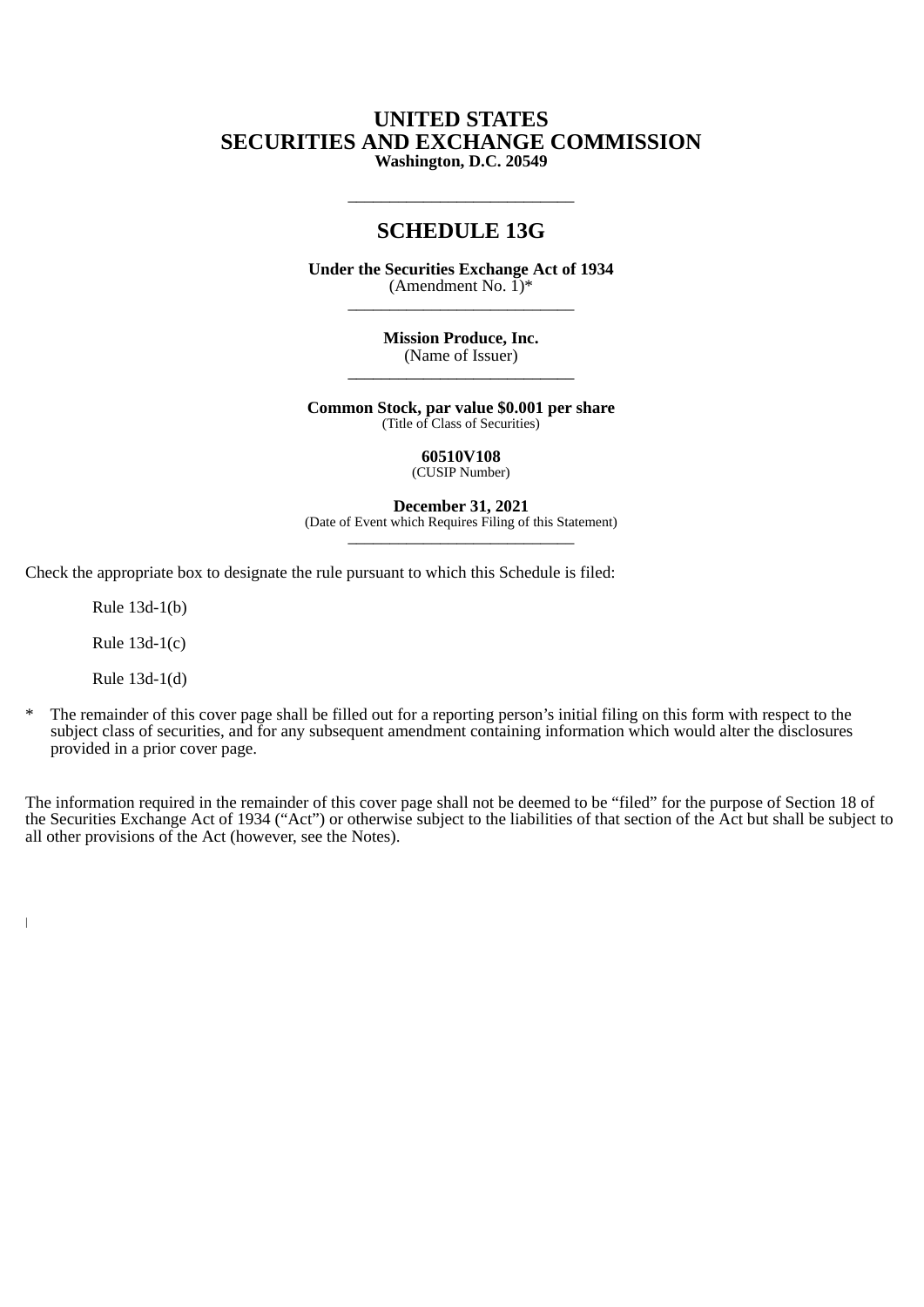| CUSIP No.: 60510V108                                                               |                                                                    |                                                                                                                                                                                                 |  |  |  |
|------------------------------------------------------------------------------------|--------------------------------------------------------------------|-------------------------------------------------------------------------------------------------------------------------------------------------------------------------------------------------|--|--|--|
| 1.                                                                                 | Name of Reporting Person:                                          |                                                                                                                                                                                                 |  |  |  |
|                                                                                    | Luis A. Gonzalez                                                   |                                                                                                                                                                                                 |  |  |  |
| 2.                                                                                 | Check the Appropriate Box if a Member of Group (See Instructions): |                                                                                                                                                                                                 |  |  |  |
|                                                                                    | (a)                                                                |                                                                                                                                                                                                 |  |  |  |
|                                                                                    | (b)                                                                |                                                                                                                                                                                                 |  |  |  |
| 3.                                                                                 | SEC Use Only:                                                      |                                                                                                                                                                                                 |  |  |  |
| 4.                                                                                 |                                                                    | Citizenship or Place of Organization:                                                                                                                                                           |  |  |  |
|                                                                                    |                                                                    | Peru and Italy                                                                                                                                                                                  |  |  |  |
| Number of Shares<br><b>Beneficially Owned</b><br>By Each Reporting<br>Person With: |                                                                    | Sole Voting Power:<br>5<br>8,333(1)<br>6.<br><b>Shared Voting Power:</b><br>9,648,936(2)<br>Sole Dispositive Power:<br>7.<br>8,333(1)<br><b>Shared Dispositive Power:</b><br>8.<br>9,648,936(2) |  |  |  |
| 9.                                                                                 |                                                                    | Aggregate Amount Beneficially Owned by Each Reporting Person:                                                                                                                                   |  |  |  |
|                                                                                    | 9,657,269(1)(2)                                                    |                                                                                                                                                                                                 |  |  |  |
| 10.                                                                                |                                                                    | Check if the Aggregate Amount in Row (9) Excludes Certain Shares:                                                                                                                               |  |  |  |
| 11.                                                                                | Percent of Class Represented By Amount In Row (9):                 |                                                                                                                                                                                                 |  |  |  |
| $13.7\%$ (3)                                                                       |                                                                    |                                                                                                                                                                                                 |  |  |  |
|                                                                                    |                                                                    |                                                                                                                                                                                                 |  |  |  |
| 12.                                                                                | Type of Reporting Person:                                          |                                                                                                                                                                                                 |  |  |  |
|                                                                                    | IN                                                                 |                                                                                                                                                                                                 |  |  |  |
|                                                                                    |                                                                    |                                                                                                                                                                                                 |  |  |  |

(1) Does not include 5,028 shares of common stock subject to RSUs held by Mr. Gonzalez that are not exercisable within 60 days of 12/31/2021.

(2) Represents 1,243,776 shares of common stock held by Rosario Del Pilar Vallejos Hinojosa, Mr. Gonazalez's spouse, and 8,405,160 shares of common stock held by Beldar Enterprises. Mr. Gonzalez and Ms. Vallejos Hinojosa share power to vote and dispose the shares held by Beldar Enterprises. Ms. Vallejos Hinojosa has full pecuniary interest in the shares held by Beldar Enterprises. Mr. Gonzalez does not have any direct pecuniary interest in the shares held by Beldar Enterprises and disclaims beneficial interest in such shares.

(3) Based on 70,631,525 outstanding shares of common stock as of 12/31/2021.

2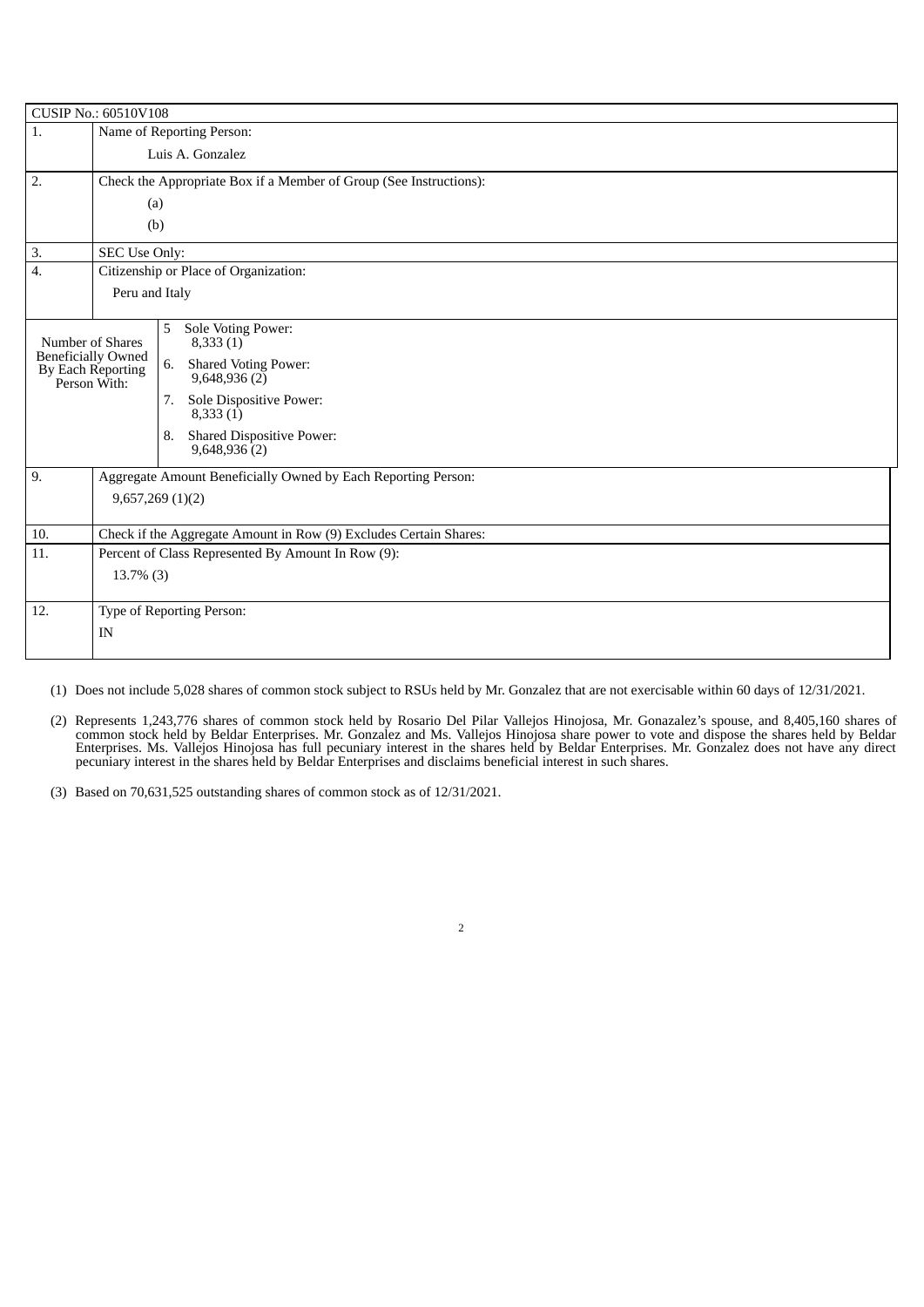| CUSIP No.: 60510V108                                      |                                                                    |                                                                   |  |  |  |
|-----------------------------------------------------------|--------------------------------------------------------------------|-------------------------------------------------------------------|--|--|--|
| 1.                                                        | Name of Reporting Person:                                          |                                                                   |  |  |  |
|                                                           | Rosario del Pilar Vallejos Hinojosa                                |                                                                   |  |  |  |
| 2.                                                        | Check the Appropriate Box if a Member of Group (See Instructions): |                                                                   |  |  |  |
|                                                           | (a)                                                                |                                                                   |  |  |  |
|                                                           | (b)                                                                |                                                                   |  |  |  |
| 3.                                                        | SEC Use Only:                                                      |                                                                   |  |  |  |
| 4.                                                        | Citizenship or Place of Organization:                              |                                                                   |  |  |  |
|                                                           | Peru                                                               |                                                                   |  |  |  |
|                                                           |                                                                    |                                                                   |  |  |  |
|                                                           |                                                                    | Sole Voting Power:<br>5<br>$\mathbf{0}$                           |  |  |  |
| <b>Beneficially Owned</b>                                 | Number of Shares                                                   |                                                                   |  |  |  |
| By Each Reporting<br>Person With:                         |                                                                    | 6.<br><b>Shared Voting Power:</b><br>9,648,936(1)                 |  |  |  |
|                                                           |                                                                    | Sole Dispositive Power:<br>7.                                     |  |  |  |
|                                                           |                                                                    | 0                                                                 |  |  |  |
|                                                           |                                                                    | <b>Shared Dispositive Power:</b><br>8.<br>9,648,936(1)            |  |  |  |
|                                                           |                                                                    |                                                                   |  |  |  |
| 9.                                                        |                                                                    | Aggregate Amount Beneficially Owned by Each Reporting Person:     |  |  |  |
|                                                           | 9,648,936 (1)                                                      |                                                                   |  |  |  |
|                                                           |                                                                    |                                                                   |  |  |  |
| 10.                                                       |                                                                    | Check if the Aggregate Amount in Row (9) Excludes Certain Shares: |  |  |  |
| Percent of Class Represented By Amount In Row (9):<br>11. |                                                                    |                                                                   |  |  |  |
|                                                           | $13.7\%$ (2)                                                       |                                                                   |  |  |  |
|                                                           |                                                                    |                                                                   |  |  |  |
| 12.                                                       | Type of Reporting Person:                                          |                                                                   |  |  |  |
|                                                           | IN                                                                 |                                                                   |  |  |  |
|                                                           |                                                                    |                                                                   |  |  |  |

(1) Represents 1,243,776 shares of common stock held by Ms. Vallejos Hinojosa and 8,405,160 shares of common stock held by Beldar Enterprises.<br>Ms. Vallejos Hinojosa and her spouse, Mr. Gonzalez, share power to vote and dis has full pecuniary interest in the shares held by Beldar Enterprises. Mr. Gonzalez does not have any direct pecuniary interest in the shares held by Beldar Enterprises and disclaims beneficial interest in such shares.

(2) Based on 70,631,525 outstanding shares of common stock as of 12/31/2021.

3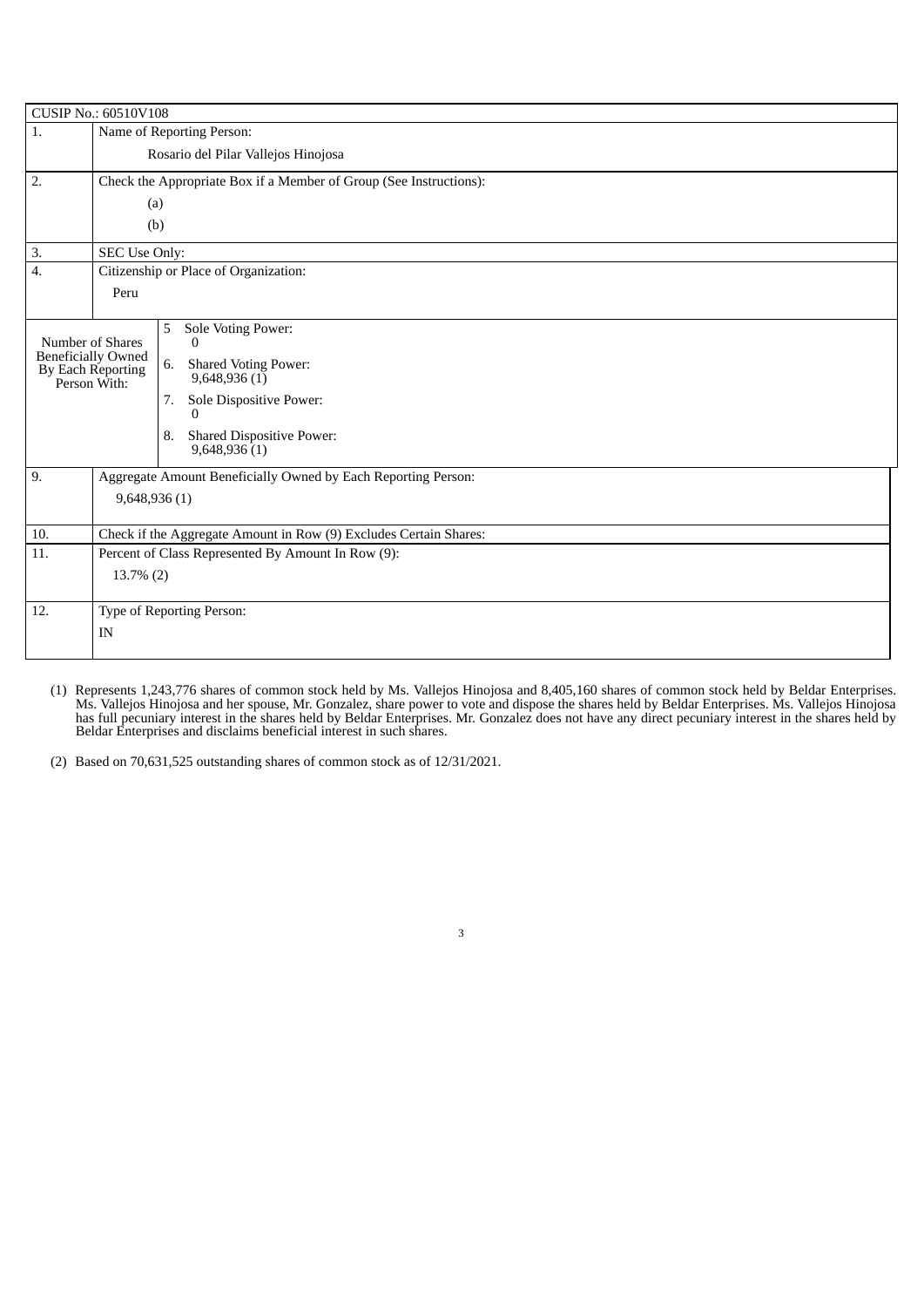#### **Item 1. (a) Name of Issuer:**

Mission Produce, Inc.

## **(b)** *Address of Issuer's Principal Executive Offices:*

2710 Camino Del Sol Oxnard, CA 93030

### **Item 2. (a) Name of Person Filing:**

Luis A. Gonzalez Rosario del Pilar Vallejos Hinojosa

## **(b)** *Address or Principal Business Office or, if none, Residence:*

2710 Camino Del Sol Oxnard, CA 93030

#### **(c)** *Citizenship or Place of Organization:*

Luis A. Gonzalez – Peru and Italy Rosario del Pilar Vallejos Hinojosa - Peru

### **(d)** *Title of Class of Securities:*

Common

### **(e)** *CUSIP Number:*

### 60510V108

## Item 3. If this statement is filed pursuant to §§240.13d-1(b) or 240.13d-2(b) or (c), check whether the person filing is a:

Not applicable.

## **Item 4. Ownership:**

Provide the following information regarding the aggregate number and percentage of the class of securities of the issuer identified in Item 1.

|     |                                                               | Mr. Gonzalez | Ms. Vallejos Hinojosa |
|-----|---------------------------------------------------------------|--------------|-----------------------|
| (a) | Amount beneficially owned:                                    | 9,657,269    | 9,648,936             |
| (b) | Percent of class:                                             | $13.7\%(1)$  | $13.7\%(1)$           |
| (c) | Number of shares as to which such person has:                 |              |                       |
|     | (i) Sole power to vote or to direct the vote:                 | 8,333        | 0                     |
|     | (ii) Shared power to vote or to direct the vote:              | 9,648,936(2) | 9,648,936             |
|     | (iii) Sole power to dispose or to direct the disposition of:  | 8,333        | 0                     |
|     | (iv) Shared power to dispose or to direct the disposition of: | 9,648,936(2) | 9,648,936             |
|     |                                                               |              |                       |

(1) Based on 70,631,525 shares of common stock outstanding as of 12/31/21.

(2) Mr. Gonzalez does not have any direct pecuniary interest in the 8,405,160 shares held by Beldar Enterprises and disclaims beneficial interest in such shares.

Ownership of Five Percent or less of a Class:

Not applicable.

## **Item 5. Ownership of More Than Five Percent on Behalf of Another Person:**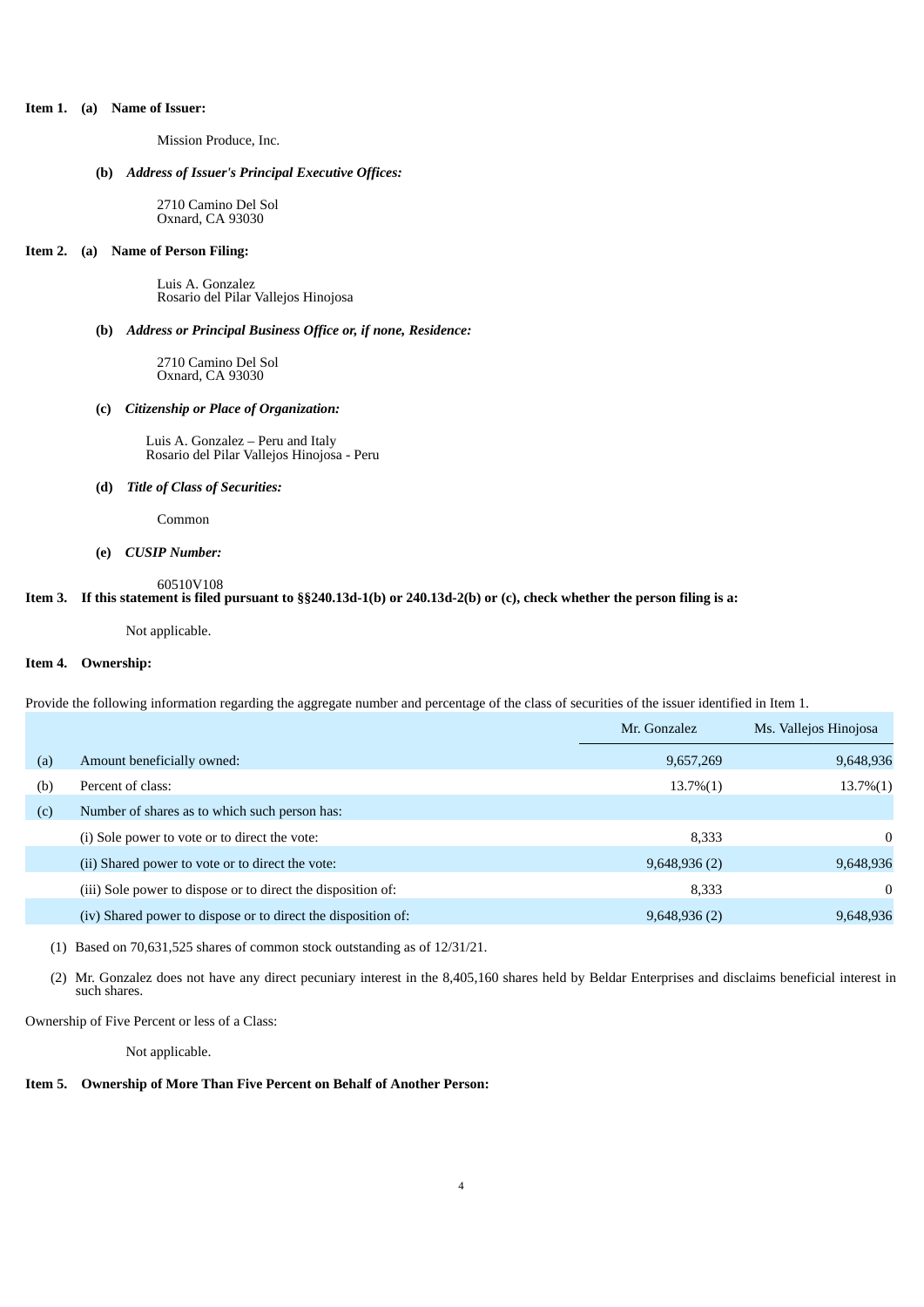### Not applicable.

#### Item 6. Identification and Classification of the Subsidiary Which Acquired the Security Being Reported on by the Parent Holding Company or **Control Person:**

5

Not applicable.

## **Item 7. Identification and Classification of Members of the Group:**

Not applicable.

## **Item 8. Notice of Dissolution of Group:**

Not applicable.

## **Item 9. Certifications:**

Not applicable.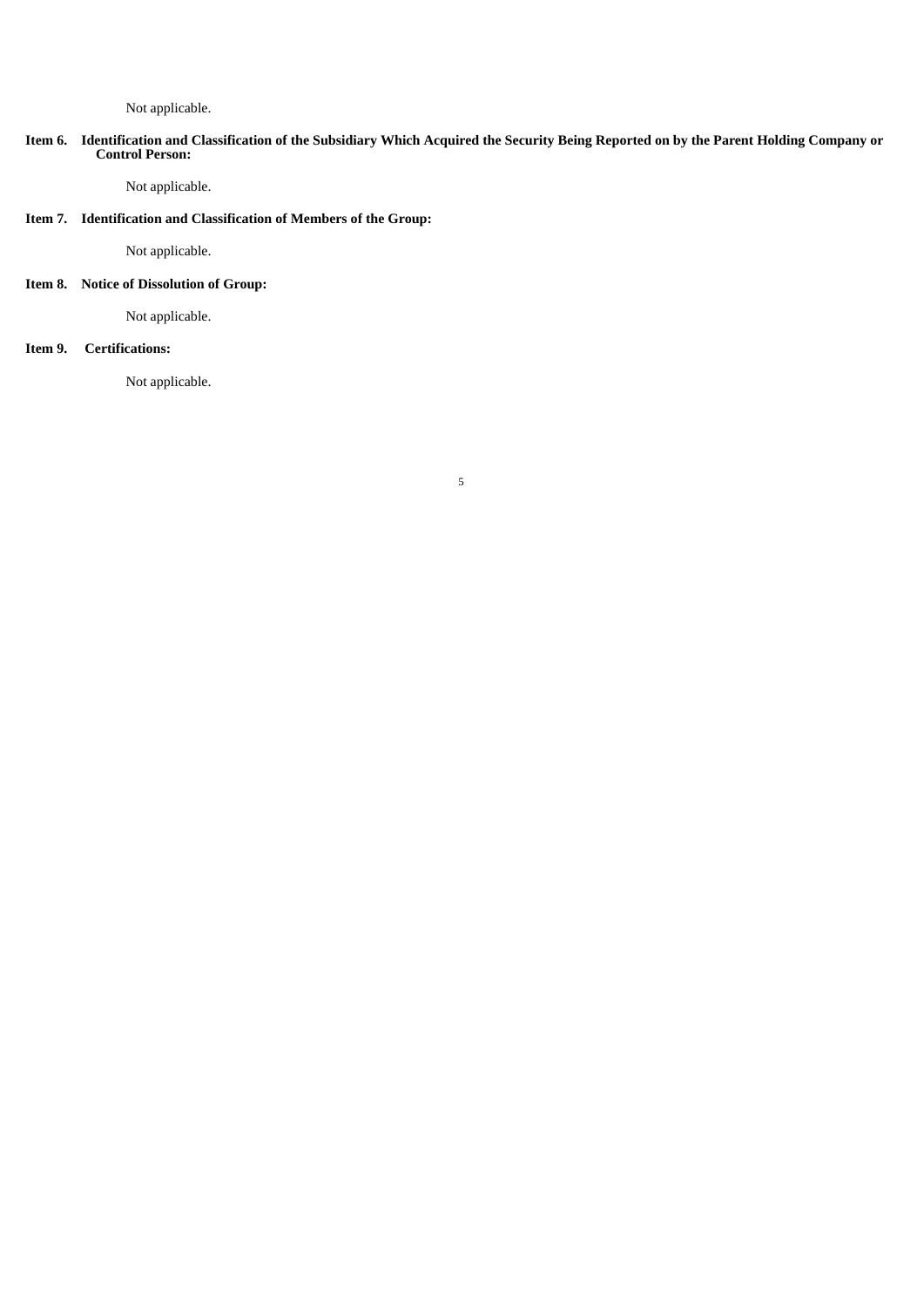## **SIGNATURE**

After reasonable inquiry and to the best of my knowledge and belief, I certify that the information set forth in this statement is true, complete and correct.

Dated: February 1, 2022

Luis A. Gonzalez /s/ Luis A. Gonzalez

Dated: February 1, 2022

Rosario del Pilar Vallejos Hinojosa /s/ Rosario del Pilar Vallejos Hinojosa